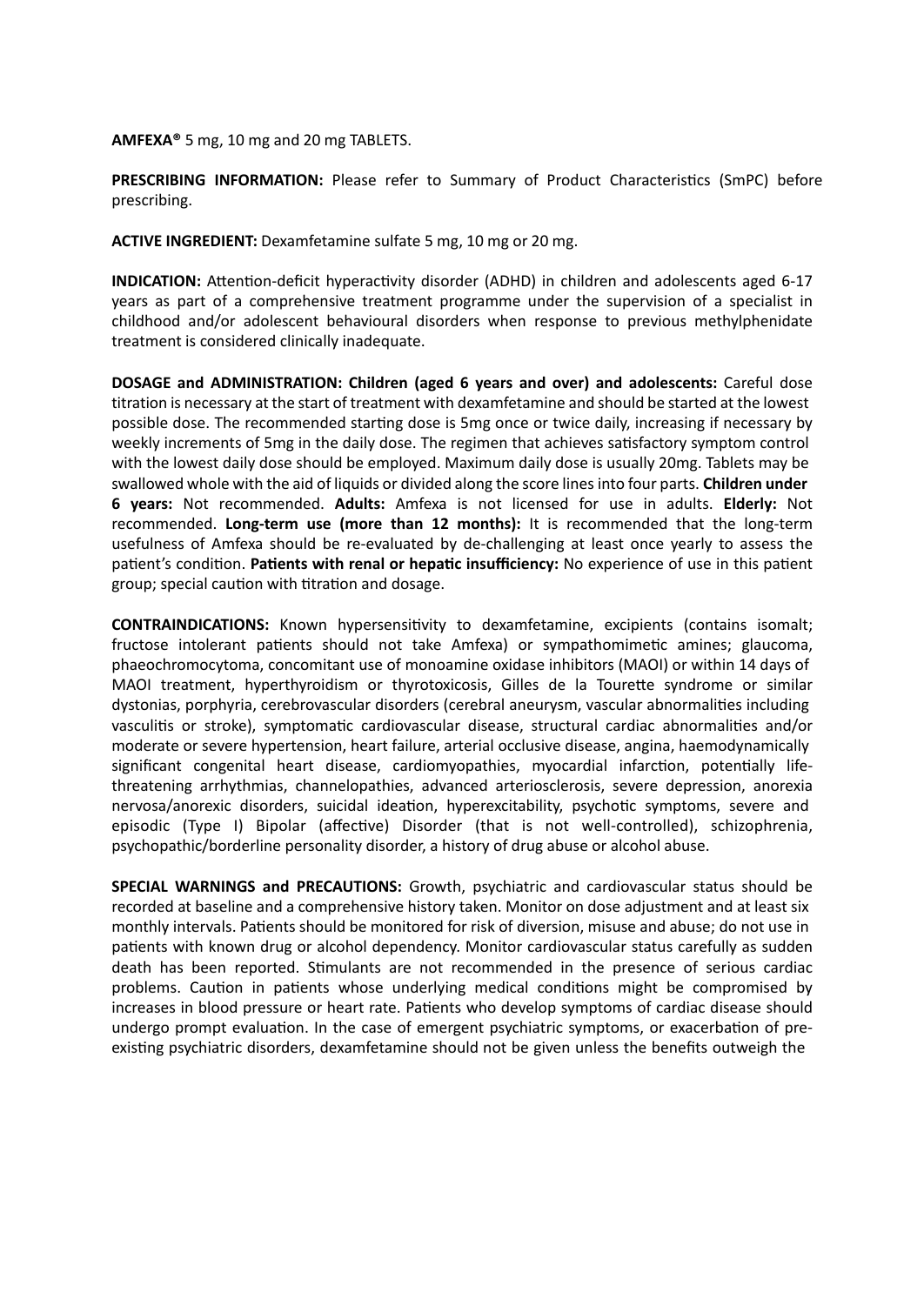risks. Emergent suicidal ideation or behaviour should be evaluated immediately. Particular care should be taken in treating ADHD patients with comorbid bipolar disorder because of concerns for possible precipitation of a mixed/ manic episode. Use with caution in patients with epilepsy as it may increasefrequency of seizures. May induce a positive laboratory result for amfetamines during 'antidoping' tests. In the event of adverse haematological effects, discontinuation should be considered.

**INTERACTIONS:** Gastrointestinal and urinary acidifying agents, gastrointestinal and urinary alkalinising agents, clonidine, sedative antihistamines, guanethidine, beta-blockers, opiates, halogenated narcotics, noradrenaline, meperidine, coumarin anticoagulants, anticonvulsants (e.g. phenobarbital, phenytoin, primidone, ethosuximide), some anti-depressants (tricyclics, SSRIs), disulfiram, adrenergic blockers (e.g. propranolol), lithium,  $\alpha$ -methyltyrosine, haloperidol, alcohol and phenothiazines (e.g. chlorpromazine).

**FERTILITY, PREGNANCY and LACTATION:** Dexamfetamine is not recommended in pregnancy and should not be used by breast feeding mothers when the risk to the child outweighs the benefit of therapy for the woman.

**DRIVING:** Caution is advised when driving, operating machines or engaging in other potentially hazardous activities. This medicine is in the list of drugs included in regulations under 5a of the Road Traffic Act 1988. Consult SmPC for further information.

**UNDESIRABLE EFFECTS: Very common:** Decreased appetite, reduced weight gain and weight loss (during prolonged use), insomnia, nervousness. **Common:** Arrhythmia, palpitations, tachycardia, abdominal pain and cramps, nausea, vomiting, dry mouth, changes in blood pressure and heart rate (usually increases), arthralgia, vertigo, dyskinesia, headache, hyperactivity, abnormal behaviour, aggression, excitation, anorexia, anxiety, depression, irritability. **Other side-effects:** Angina pectoris, cardiac arrest, cardiomyopathy, myocardial infarction, ischaemic colitis, hyperpyrexia, sudden death, abnormal liver function, hypersensitivity, rhabdomyolysis, convulsions, intracranial haemorrhage, stroke, neuroleptic malignant syndrome, psychosis, suicidal behaviour, renal damage, erythema multiforme, cerebral vasculitis and / or occlusion, cardiovascular collapse, toxic hypermetabolic state, withdrawal symptoms. **Consult SmPC for all side-effects.**

**PHARMACEUTICAL PRECAUTIONS:** Store below 25°C in original packaging.

**DATE OF REVISION OF PI:** March 2022.

**LEGAL CATEGORY:** CD (Sch2) POM.

| Product                    | <b>NHS Cost (for 30</b><br>pack) | <b>Marketing Authorisation Number:</b> |
|----------------------------|----------------------------------|----------------------------------------|
| <b>Amfexa 5 mg Tablets</b> | £19.89                           | PL11243/0021                           |
| Amfexa 10 mg Tablets       | £39.78                           | PL11243/0023                           |
| Amfexa 20 mg Tablets       | £79.56                           | PL11243/0024                           |

**MARKETING AUTHORISATION HOLDER:** Medice Arzneimittel Pütter GmbH & Co. KG, Kuhloweg 37, 58638 Iserlohn, Germany. Marketed in the UK by: Flynn Pharma Ltd, Hertlands House, Primett Road, Stevenage, Herts, SG1 3EE; Tel: 01438 727822; Email: [medinfo@flynnpharma.com.](mailto:medinfo@flynnpharma.com)

Information about this product, including adverse reactions, precautions, contraindications and method of use can be found at [http://www.medicines.org.uk/emc/.](http://www.medicines.org.uk/emc/)

Amfexa is a registered trademark of Medice GmbH.

**Adverse events should be reported. Reporting forms and information can be found at [https://yellowcard.mhra.gov.uk/](http://www.mhra.gov.uk/yellowcard). Adverse events should also be reported to Flynn Pharma L t d . M e d i c a l Informa ti on: Tel 01438 7 2 7 8 2 2 . E - m a i l :**